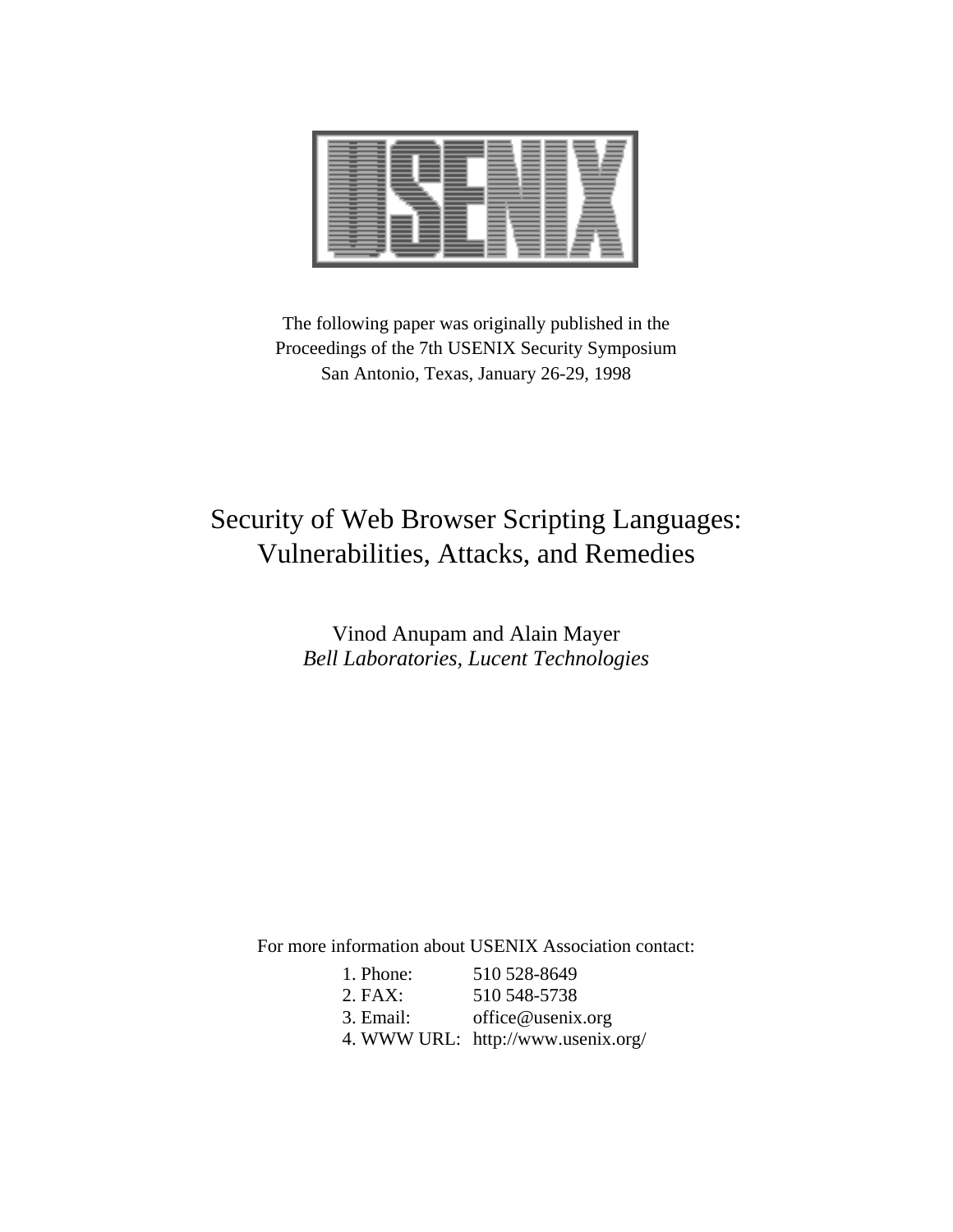## Security of Web Browser Scripting Languages: Vulnerabilities, Attacks, and Remedies

Vinod Anupam Alain Mayer

Bell Laboratories, Lucent Technologies 600 Mountain Avenue  $Murray$  Hill, NJ 07974  $\{anupam, alain\}$  @bell-labs.com

#### Abstract

While conducting a security analysis of JavaScript and VBScript, the most popular scripting languages on the Web, we found some serious flaws. Motivated by this outcome, we propose steps towards a sound definition and design of a security framework for scripting languages on the Web. We show that if such a security framework had been integrated into the respective scripting languages from the very be $ginning, the probability of preventing the multiple$ security flaws, that we and other research groups identified, would have been greatly increased.

#### $\mathbf{1}$ Introduction

JavaScript and VBScript are popular scripting languages used for Web-page design. A user accessing a JavaScript/VBScript enhanced Web-page causes scripts to be downloaded onto the user's machine and to be executed by the interpreter of the user's browser. Scripts typically cannot (directly) access the user's file-system or the network. This is probably the reason that, in contrast to the Java programming language, no formal security model and hence no explicit rules were ever documented on what is and what is not allowed by scripts. A string of serious security flaws discovered by several research groups, including successful attacks on patches issued to fix original flaws, shows that this is a dangerous omission. In particular, we found flaws which allow private data supplied by a user (e.g., credit card numbers, passwords, e-mail address, etc) in a Web transaction to be captured by an attacker. Such an intrusion works even when a user employs encryption (e.g., SSL), since the data is captured either before it is encrypted or after it is decrypted. In contrast to some of the security flaws found in Java (see [MF97]), the vulnerability we discovered does not lead to full system penetration where an attacker can access a user's resources (les, processes) at will. It might thus be argued that such flaws are less serious. However, security and privacy concerns (see, e.g., cover story of Time *Magazine*, dated  $8/15/97$  have been the single most important barrier to electronic commerce achieving its multi-billion dollar potential. In this light, attacks on a user's security and privacy, are a matter of serious concern.

Motivated by the above considerations, we proceed to show necessary steps towards a general security framework for scripting languages on the Web. We put forward the notion of a safe interpreter. A safe interpreter must assure:

- *Data Security*. Data provided by the user (possibly encrypted before it is transmitted) can only be accessed by the intended recipient; the possibility that credit-card data, transaction details, etc. may be obtained by someone else is highly damaging.
- User Privacy. Information about the user should not be given out unless explicitly allowed by the user; this protects against un wanted tracking, identification dossiers, junk email, surreptitious file uploads, etc.

As a concrete example, we give excerpts from Secure JS, our proposal for a more secure version of JavaScript. In this paper, our treatment covers security issues of scripting languages up to Navigator 4.\* and IE 4.\*. However, we do not address code signing, a topic that transcends scripting languages. Also, today's browser environment allows embedded scripts to communicate with entities like applets and plug-ins, outside the scripting languages proper, adding a lot to the scope of what scripts can do via these entities. This "composition" of different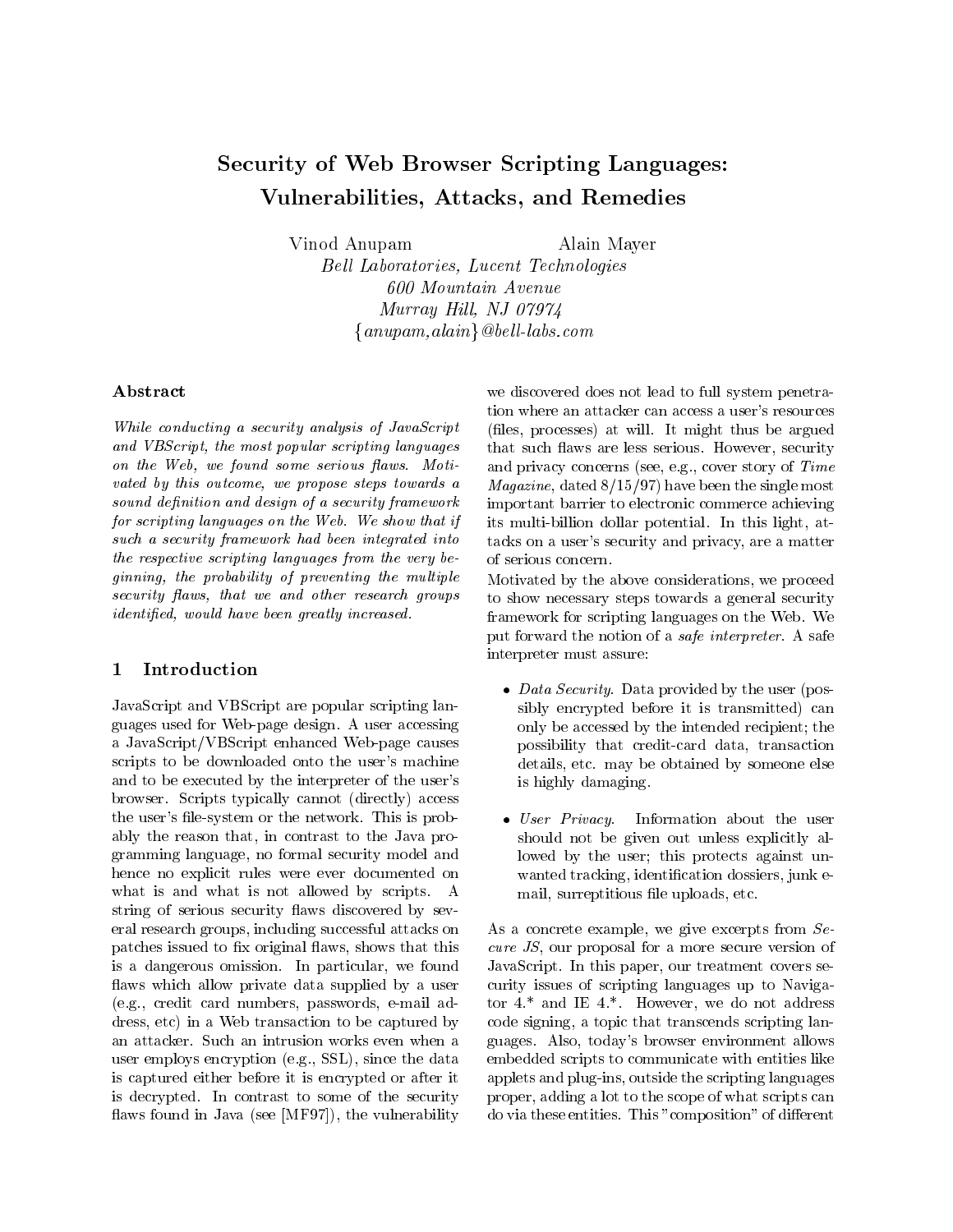entities with different security policies and frameworks is not well understood; other safe scripting environments, such as Safe-Tcl (see [B94, OLW96]), do not allow such composition. We can only touch upon this issue; a thorough treatment is beyond the scope of this paper.

The notion of a secure operating system, which provides safe containers for different Web technologies (Java, plug-ins, JavaScript) would help in achieving the above goals. However, we emphasize that most of the uncovered vulnerabilities of scripting languages originate within the language itself. For instance, a rogue site may contain attack scripts which can access (and send back) data obtained from other documents without any penetration of the underlying operating system or concurrent application.

Finally, we show that if our framework had been designed and integrated when either JavaScript or VB-Script were conceived, the probability of preventing the string of security flaws, that were identified by us and other research groups, would have been greatly increased. This motivates the need for future designs of scripting languages to explicitly consider security aspects during initial design. However, security is never absolute. Implementation errors, even in a sound security design, are not unlikely and can be exploited by an attacker. Such flaws, however, are harder to identify by an attacker.

Organization of the Paper: In Section 2 we review the basic concepts of browser scripting, and with<br>height introduce lawSerint and VBScript, the two ing. briefly introduce JavaScript and VBScript, the two most popular scripting languages for Web browsers. Section 3 presents the essence of our attacks on JavaScript and VBScript capable browsers. We then propose, in Section 4, a security framework for scripting languages on the Web. We illustrate this framework with concrete notions and examples taken from our proposal of Secure JS. In Section 5, we discuss our attack in more detail and point out how our framework would have helped in preventing it. Section 6 concludes. In the Appendix, we discuss attacks designed by other groups and again show how our framework would have helped in pre venting them.

### 2 Browser Scripting Languages: An Overview

 $JavaScript$  (see [F97, KK97]) is a simple procedural language that is interpreted by Web browsers from Netscape Corp. (JScript, Microsoft Corp.'s implementation, is a clone that is interpreted in Microsoft's Web browsers. In the rest of this paper, we use JavaScript to refer to both strains.) JavaScript is ob ject-based in the sense that it uses built-in and user defined extensible objects, but there are no classes or inheritance. The code is integrated with, and embedded in, HTML. By default, JavaScript provides an object-instance hierarchy that models the browser window and some browser state information. E.g., the navigator object provides information about the browser to a script, and the *history* object represents the browsing history in the browser window. Also, through a process called 'reflection', JavaScript automatically creates an ob ject-instance hierarchy of elements of the script's HTML document when it is loaded by the browser. The *location* object represents the URL of the current document, while the document ob ject encapsulates HTML elements (forms, links, anchors, images etc.) of the current document. This defines a unique *name space* for each HTML page and thus for each collection of scripts embedded in that page. Variable data types are not declared, i.e., loose typing. Object references are checked at runtime, i.e., dynamic binding.

*VBScript* (see, e.g., [L97]) is an application scripting language that looks a lot like Visual Basic. It is loosely typed and ob ject based. It can be used for scripting Microsoft's browser, Internet Explorer, with which it communicates using ActiveX Script-ActiveX Scripting allows host applications, like browsers, to compile and execute scripts, and manage the name-space exposed to the script. The ActiveX Scripting Object Model (SOM) creates an ob ject instance hierarchy containing, among other things, window, navigator and history objects as described above. Also, the *location* object represents the current URL, and the *document* object reflects the current HTML document. VBScript scripts are embedded in HTML documents, and are interpreted automatically when the document is loaded.

### 3

While conducting a security analysis of JavaScript we discovered a serious vulnerability in JavaScriptcapable browsers. We subsequently analyzed VB-Script, and discovered that the vulnerability could be exploited equally effectively using VBScript. The vulnerability in Microsoft browsers was thus also in the ActiveX Scripting Object Model - JScript and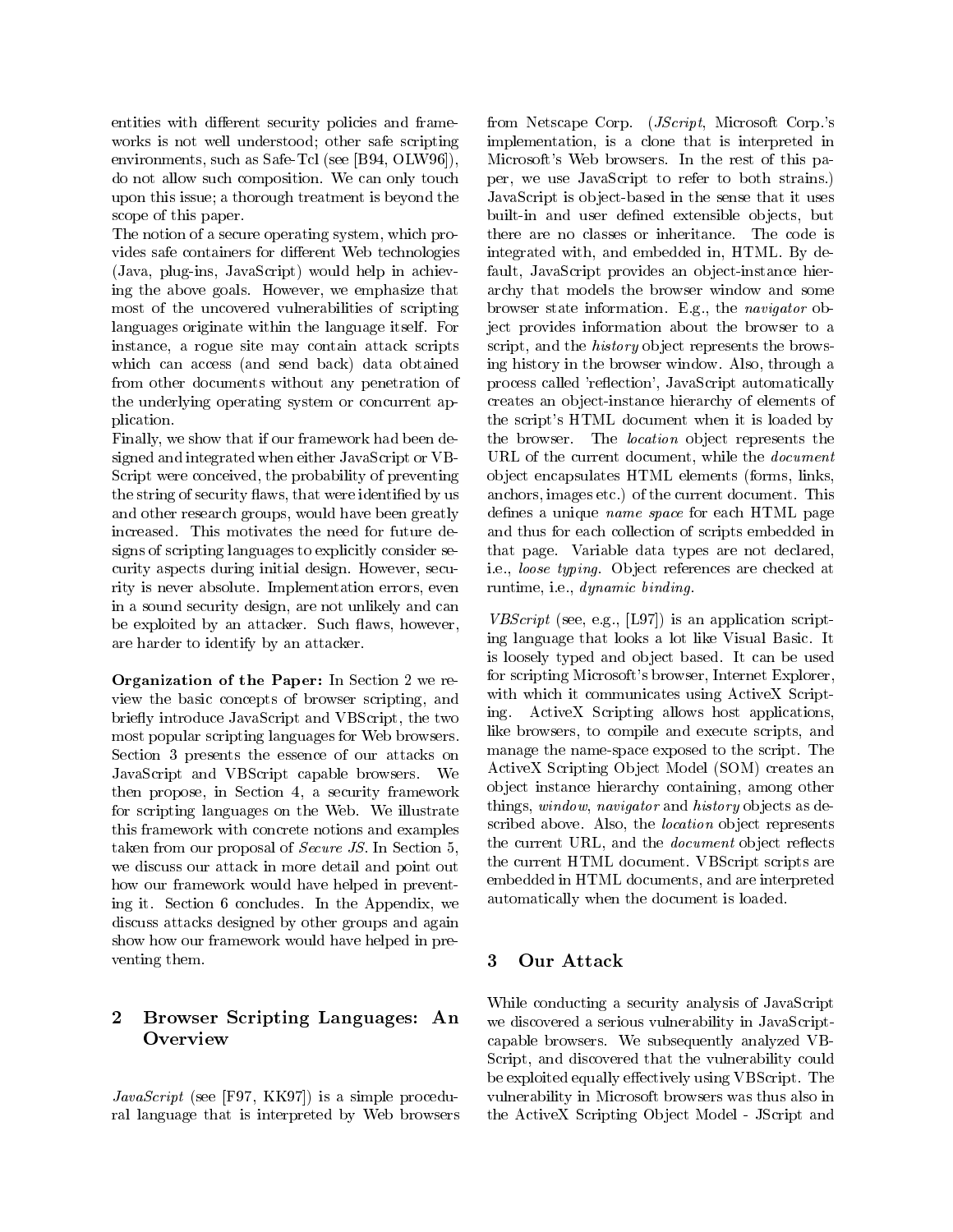VBScript interpreters are front ends that communicate with the underlying ActiveX SOM objects.

#### 3.1 Overview

On the Web, scripts embedded in multiple browser windows containing documents from the same Web site (same domain name) are allowed to access data in each other, in order to support multi-windowed user interfaces. Our analysis revealed, however, that browser windows could be tricked into trusting attack scripts from rogue sites, thus allowing them to access their data. A rogue site could be set up to track all Web-related activity of visitors even after they had left the site, using a Trojan-horse attack. The tracking provided access to all data typed into forms, including password fields, cookies, and visited URLs. The data was extracted right in the browser, so using a secure encrypted connection to retrieve documents didn't accord the user any extra 4.1 protection. Likewise for users behind firewalls - data was intercepted while in the browser, and transmitted to the outside rogue site via a proxy server.

#### 3.2 Implications

This browser vulnerability has a serious implication for Web users. Once infected by the Trojan horse, the user's Web interaction is fully exposed to the attacker - every URL retrieved, all data typed into forms - including credit card numbers and pass words, all cookies set by servers accessed etc.

The HTTP protocol supports a facility for authenticating Web users. Many Web-based services how ever use alternate methods of authorization that provide more flexibility. These methods involve the use of dynamically generated, opaque "session keys" embedded in URLs, in hidden fields of forms or in cookies. The ability of the attack to access such information in an HTML document makes all of these authentication mechanisms susceptible to compromise.

This browser vulnerability also has a serious implication for intranets. Most users use the same browser to access information on the intranet as well as the Internet. A user who has been "attacked" using this vulnerability has essentially compromised the firewall for the duration of the browsing session - the Tro jan horse is able to extract data from subsequently loaded intranet documents and transmit it to an external entity. Any data that the user enters into forms - ID numbers, vendors and prices, bug reports, passwords and other proprietary information can be relayed to the outside. In addition, the document itself can be sub jected to analysis, yielding information about different fields, options and their corresponding values. Particularly serious is the fact that this exploit bypasses security provided by secure sockets or HTTP authentication, since many Web servers and other business platforms are administered over the Web nowadays. Information about document URLs and links on pages can also provide the attacker with an idea of how the domain is organized. This knowledge may be used to help conduct other attacks. One can envisage a scenario where the Trojan horse actively browses the intranet, possibly under remote control from outside the firewall, trolling for any and all information accessible via the browser.

## 4 The Notion of a Safe Interpreter

#### **Execution Environment**

We consider a networked system. The basic entities on a single machine in our execution environment are windows, contexts, scripts, interpreters, namespaces, and external interfaces. A concrete example of a window is a browser window. A user can have multiple windows open on her machine at any point in time. A window and its content (e.g., the current HTML document displayed) define a *context*. When the content of a window changes (e.g., as the result of loading a new HTML document), the window's context changes as well. A script is a code fragment in a scripting language embedded in the content of a window. A document may have multiple code fragments embedded in it. All of them share the window's context. The content of a window (and hence any embedded script) is typically downloaded from a Web server across the network by the browser. An embedded script is executed within the window's context by an interpreter. A name-space is the hierarchy of objects accessible to a script executing within the window's context. A script might also be able to invoke actions external to its context via an external interface. For example, a script can cause the browser to open HTTP/FTP connections, send e-mail etc. Finally, a script can establish a trust relationship between its context and another window's context, which enables it to access the name-space of the other context via a reference. For example, Figure 1 depicts three open windows  $(w, w',$  and  $w'$  on a user machine, where the scripts executing in  $w$ 's and  $w$ ''s context can access each other's name-space and scripts in  $w$  can access some external interface, giving them additional capabilities.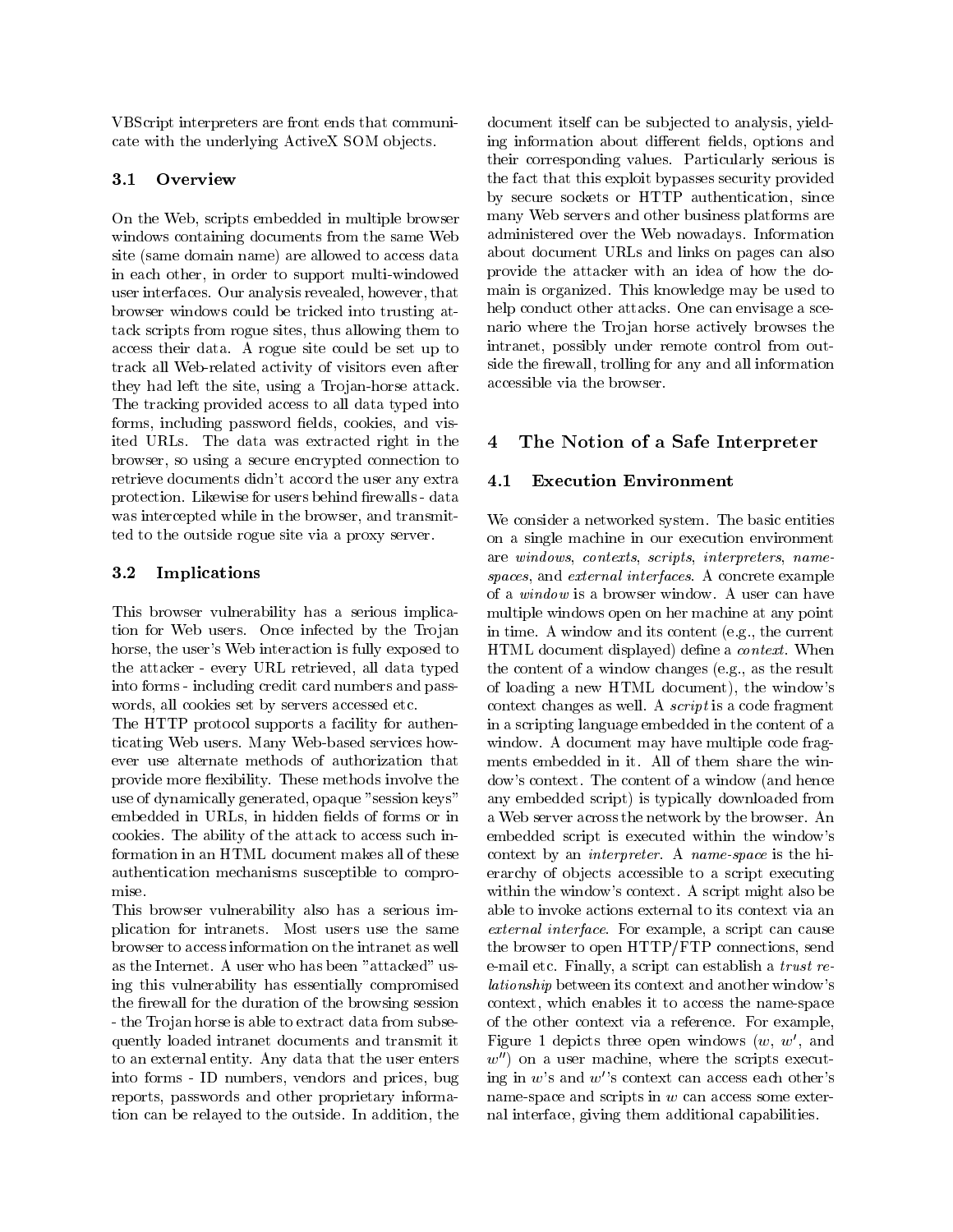

Figure 1: Execution Environment

In some instances, a browser window may contain a framed document with multiple frames, which are subwindows containing other documents. From the perspective of a safe interpreter, each frame in a framed document is an independent window.

#### 4.2 Safe Interpreter

A script loaded into a window in the above execution environment originates at an arbitrary machine on the network, and is therefore an untrusted entity on the user's machine. Hence, a safe interpreter has the task of isolating scripts from executing any unsafe commands (those that could result in security compromises if misused), thus implementing what is called a *padded cell* in [OLW96]. The interpreter has to implement access control with respect to objects within the script's own context. Objects containing browser or window data for example, should only be read-accessible. A safe interpreter has to isolate contexts from each other: a user might decide to provide some information in one context to be sent back to a specic machine - this information should not be accessible to any other machine on the net work, and hence must be inaccessible to a script in a different context. On the other hand, under certain circumstances, scripts in different contexts require mutual access, e.g., an application on the user's machine which runs in multiple windows requires the ability to access data in different windows. A safe interpreter must allow this kind of access to scripts in trusted contexts

In summary, a safe interpreter has to implement  $ac$ cess control, independence of contexts, and management of trust among different contexts. Provision for these components does not realize a particular security policy. Rather, it gives a framework in which a variety of security policies can be easily



Figure 2: Partitioning of the Name-space

implemented. We discuss these components in the next few sections.

The first task of a safe interpreter is to clearly specify what objects are accessible to an arbitrary context - i.e. what constitutes its name-space. A safe interpreter (1) defines the name-space  $N_C$  of a context  $C$ , i.e., which objects exist at the time  $C$  is activated, (2) the initial values of these objects, and (3) ensures and implements the following partitioning of  $N_C$ :

- $N_C^r$ : Items in the object-instance hierarchy readable by a script in C.
- $N_C$ : Thems in the object-instance merarchy readable and writable by a script in C.
- $N_C^s$ : Items created by a script in C.
- $\bullet$   $N_C$ : items created by the interpreter in  $\circ$ .

We use the term *item* to describe either an object, function, variable, or an object property. Functions do not need to be treated separately in this framework - they are executable if they are readable. Figure 2 shows the following invariants:  $N_C^r$ and  $N_{C}^{\perp}$  are disjoint,  $N_{C}^{\perp}$  and  $N_{C}^{\perp}$  are disjoint. Also  $(N_C \cup N_{\overline{C}}) = (N_{\overline{C}} \cup N_{\overline{C}}) = N_C$ .  $N_{\overline{C}}$  is special in the sense that insertion and deletion of elements into  $N_C$  occurs only when the interpreter creates and deletes a context - scripts in an active context cannot directly add and remove items from this set. Initial values of some of the items in  $N_C$  depend on the window, in which the context is loaded and activated - the execution environment. It is the role of the safe interpreter to assure correct initialization.

Design Issue 1 for Secure JS: Defining the Name-space The first design issue is to exactly define  $N_C = (N_C \cup N_C)$ . The client-side JavaScript environment is defined by its *object instance hierar*chy - ob jects have properties which may be other objects.  $N_C$  is roughly equivalent to the entire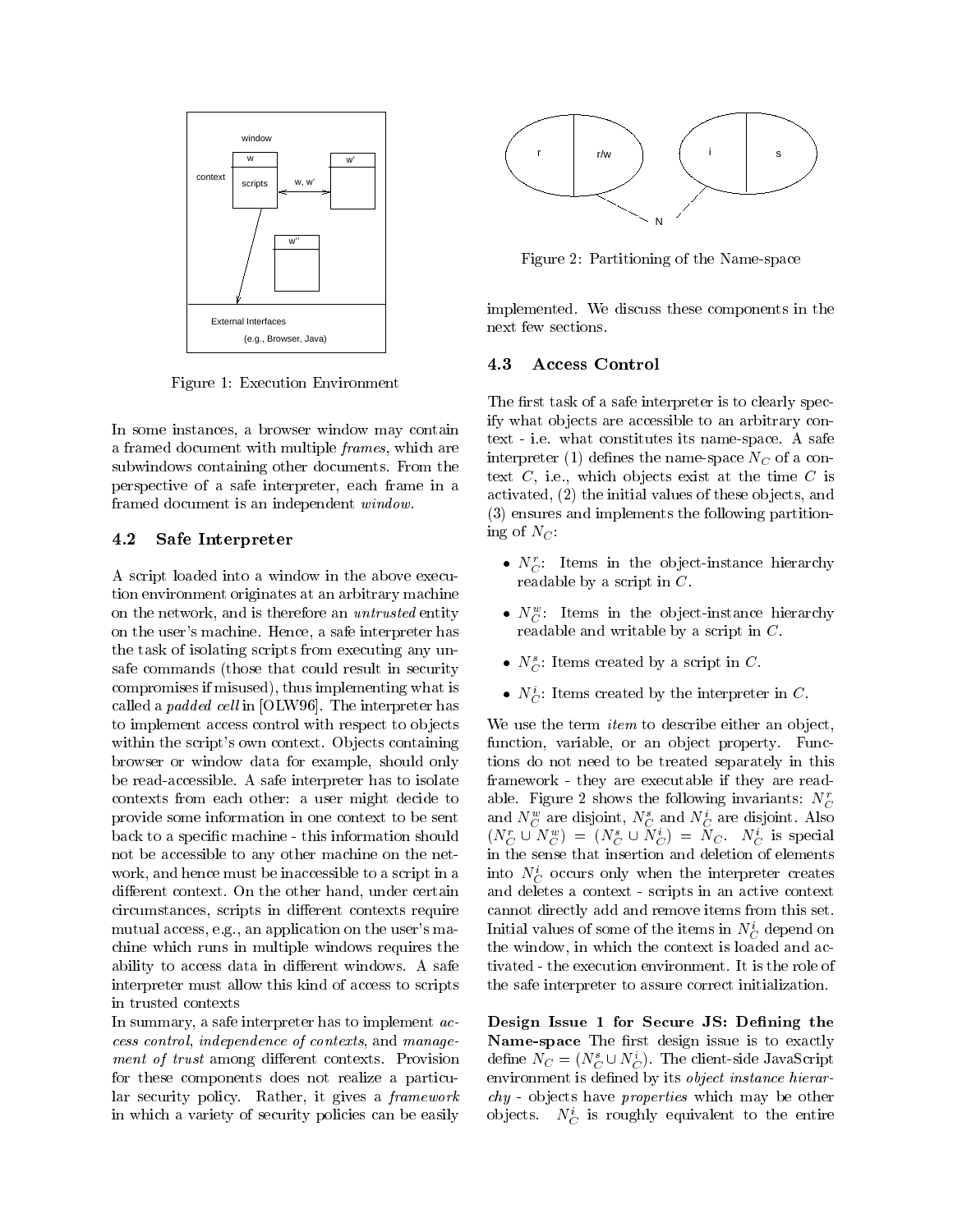JavaScript object hierarchy at the time an HTML document is being loaded into a window. Every ob ject created by a script after the document is already loaded belongs to  $N_C^s$ . The window object is the root of the JavaScript ob ject instance hierarchy. It has a number of properties. For example, window.name is a string that contains the browserwindow's name. The window object also contains other properties such as the window.document object that contains HTML elements reflected from the current document, the window.navigator object that encapsulates properties of the browser software, the window.history object that represents the browsing history in that window etc. All of these properties are created by the interpreter when a context is loaded and hence belong to  $N_C^i$ . In contrast, consider the code fragment var foo; foo = "bar";. This assignment is equivalent to window.foo = "bar";, and results in the window ob ject getting a new property foo, whose value is the string "bar". This property foo of window is created by a script after the context has been loaded. Consequently, foo belongs to  $N_C^s$ .

Explicit specification of what belongs to the namespace regulates what can ever directly be accessed by a script. A more fine-grained specification of what belongs to  $N_C$  depends on the policy for  $User \longrightarrow N$ Privacy. For example, document.referrer contains the URL of the document from which the user reached the current document. Some of the properties of window.navigator (e.g. userAgent) contain information about the user's operating system. Many privacy-conscious users employ privacy proxies, such as the Anonymizer (see [Anon]) or LPWA (see  $[LPWA]$ ) to filter this type of information from their HTTP requests. Hence, we recommend against the inclusion of these items in  $N_C$  (and hence in  $N_C$ ). The window.history ob-  $\;$  i ject contains an array of strings that specify URLs that have been previously visited by the user in that browser window. In all current versions of JavaScript, this array is **no longer** in  $N_C$  by default, to protect against unauthorized access to that information by scripts. Note that  $N_C^s$  contains objects created directly by scripts. From the standpoint of security and privacy, these ob jects do not need to be protected from the scripts that created them. This semantically splits the name-space into two disjoint subsets, one that contains objects to which scripts have largely unregulated access  $(N_C^s)$ , and one that contains ob jects that can be accessed

and manipulated only in specific ways  $(N_C^i)$ C.) <sup>2</sup>

Design Issue 2 for Secure JS: Read-only vs Writable Objects We now have to specify the partitions  $N_C$  and  $N_{\overline{C}}$ . Semantically, certain properties of the name-space are unmodiable, e.g., document.lastModified specifies the time at which the currently loaded document was last modified; document.URL contains a string that represents the URL from which the document was retrieved. Such objects are trivially in  $N_C^r$ , the readonly subset of the name-space. Other properties, such as document.forms.length etc., that are re flected from the loaded HTML document should not be directly modiable by scripts, and hence belong  $C$  . In  $N_C$ . Object properties, like document.domain, are used for trust management (see Section 4.5) and should be in  $N_C^r$ . The value property of most form elements is intended to be modiable by scripts, and thus belongs to  $N_{\tilde{C}}$ . However, the value property of a FileUpload element contains a user specied local filename to be transmitted over the network as part of the form submission. To disallow scripts from setting this property and retrieving arbitrary local files, this object rightly belongs in  $N_C^r$ . All objects created directly by a script are writable, and hence in  $N_{\tilde{C}}$ . One method of unauthorized activity involves a script covertly passing information to another script. This necessarily involves one script writing a value into an object that is subsequently read by another script. By treating writable objects  $\left(\text{in } N_C\right)$  more strictly, the interpreter can protect against establishment of such covert channels. <sup>2</sup>  $\Box$ 

We have seen how a safe interpreter assures that  $N_C$ is always disjoint from any private user resources on the machine, such as the file system, process data, sockets, etc. This is much like the concept of a padded cell in Safe-Tcl ([OLW96]). However, access to such resources is very useful. In Safe-Tcl, such accesses are regulated via a master interpreter, whose methods can be invoked by the safe interpreter. Hence, such access is regulated within the language itself. Unfortunately, for scripting languages on the Web, no such master interpreter is available. External interfaces give a script capabilities to invoke browser functionality, or methods of Java applets and ActiveX scripts. Each such invocation across interfaces needs to be examined by the interpreter, which has the option of (1) allowing the call to proceed, (2) aborting the call, or (3) asking the user's explicit permission for the call to proceed. However, the resulting overall security policy depends both on the policy of the safe interpreter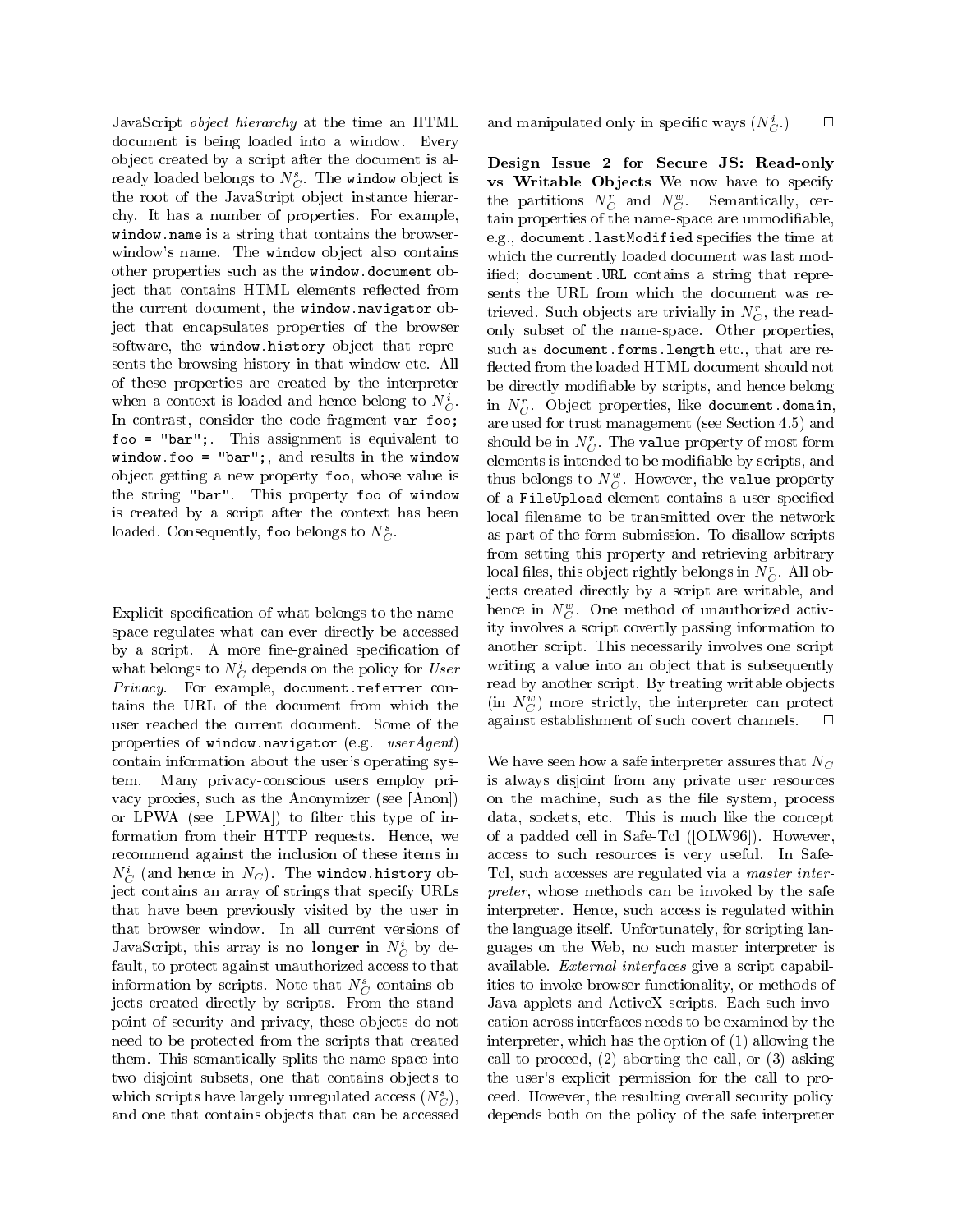

Figure 3: External Interfaces

and the policy of the external interface, the latter being beyond the control of the safe interpreter. For example, Figure 3 presents a situation, for JavaScript, in which scripts can access the browser, Java applets, and browser plug-ins through external interfaces. As a result, a script can (albeit indirectly) access the file system or the network, making HTPP, FTP, and SMTP requests via the browser. Hence, the overall access security policy with respect to these resources depends, besides the safe interpreter, on the policies for the browser, for applets, and plug-ins. For example, if a new method is introduced for applets to access a file and the safe interpreter remains unchanged, then a script invoking this new method might not be sub jected to an appropriate check by the safe interpreter. What is really needed, is sound semantics for composition of security policies. This is an area hardly investigated and understood at the time of this writing and is beyond the scope of this paper. A safe interpreter therefore should minimize the number of accepted external interfaces and their methods offered to scripts. Furthermore, it should adopt a conservative policy for every invocation of a call across an external interface, as well as external accesses to the script's name-space. A secure operating system providing safe containers and interfaces for different applications (Java, plug-ins, etc) is an alternative.

Design Issue 3 for Secure JS: Access to External Interfaces In order to be useful, JavaScript needs, at the very least, an interface to browser capabilities to access the network and special files. User supplied data (in forms) need to be transmitted back to an origin server. A script chooses the originserver (URL) via form.action and the SUBMIT method via form.method, and submits the user data via form.submit. Whenever a protocol specied in the URL of the origin server is not HTTP, the safe interpreter should get a user's approval. SMTP and FTP requests potentially reveal a user's e-mail address. Furthermore, a user might be browsing via a privacy HTTP-proxy and thus unwittingly lose this protection when being switched to another protocol. The safe interpreter must prevent a script from directly accessing local files of a user. This includes any browser related files, such as bookmarks, caches, history, etc. A general treatment of external interfaces (with Java, plug-ins etc.) is beyond the scope of this paper - it requires an understanding of the very general issue of composition of security policies.  $\Box$ 

#### 4.4 Independence of Contexts

To ensure independence of different contexts, the following restrictions have to be enforced by a safe interpreter:

 $\bullet$  for each active context  $\cup$ ,  $N_{C}^{\perp}$  and  $N_{C}^{\perp}$  must be disjoint from  $N_{C'}$  of each other context  $C'$ .

If an active context  $C$  is terminated and a new context  $C'$  is loaded and activated in a window  $w$ , a safe interpreter has to do the following operation in  $N_C$  in order to transform it into the initial name space  $N_{C'}$  such that the name space  $N_{C'}$  does not depend in any way on  $C$  (see also Figure 4):

- *Remove and rebuild*  $N_C$ : The set (instance inerarchy) is deleted and rebuilt according to the newly loaded HTML document. This process must ensure that while rebuilding, each item in  $N_{\tilde{C}}$  is set to a neutral value (null).
- Delete  $N_C^s$ : remove all its items.
- Invalidate all references to  $N_C$  within other contexts, which have been established by a trust relationship (see subsequent section).

Design Issue 4 for Secure JS: Independent Browser Windows A safe interpreter must ensure that the memory of the object hierarchy that corresponds to  $N_{C}^{\perp}$  is disjoint for different windows. This includes objects like the window.navigator ob ject, which might represent the same browser instance for all windows. Enforcing disjointness protects against the establishment of covert channels between scripts. As described earlier, one method of unauthorized script activity involves a script covertly passing information to another script by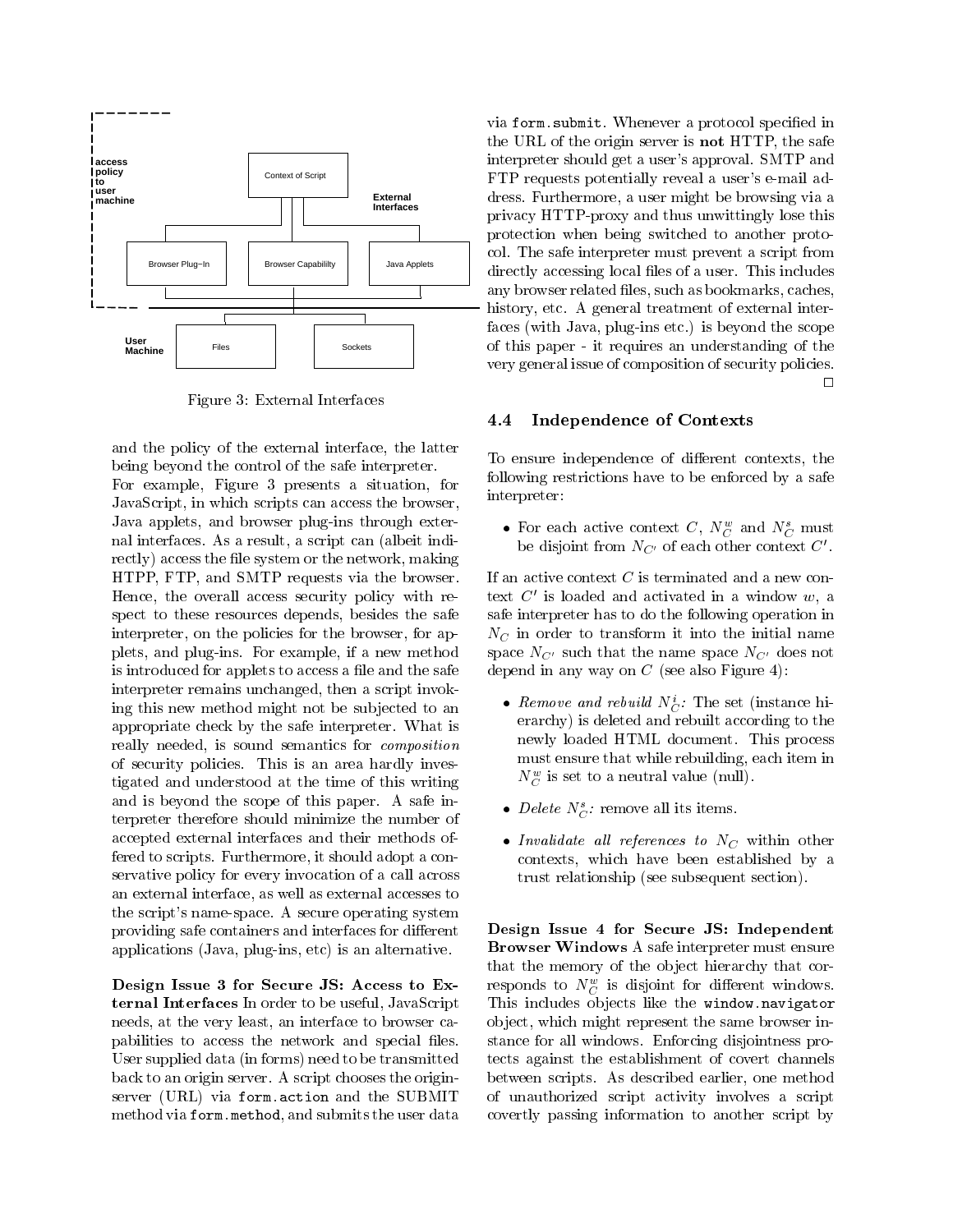

Figure 4: Independence of contexts loaded into same window

writing a value into an object that is subsequently read by the other script. This is particularly rele vant for items whose value persists across document retrievals, e.g., some properties of the window object. By treating writable objects (in  $N_{C}^{\pm}$ ) more  $\sim$ strictly, the interpreter can protect against such covert channels. Secure JS does not allow values of froms in  $N_C$  to persist when the current document is unloaded. For example, window.name is a string that specifies the name of the browser window. If scripts write a value into this property of the window, then any changes will disappear when the current document in the window gets unloaded.  $\Box$ 

Design Issue 5 for Secure JS: Garbage Collection From the above discussion it follows that garbage collection based on simple reference count $ing$  is not sufficient to ensure security since it will not collect all objects that should be collected. Whenever a document is unloaded, the safe interpreter has to traverse the entire ob ject hierarchy: Each item in  $N_C^s$  must be deleted. E.g., the code fragment var i; i = 0 creates an item window.i, which must be removed. Appropriate items in  $N_C$  are deleted.  $\Box$ Each remaining item in  $N_C$  must be set to a neutral  $\frac{1}{3}$ value, even if it is above the document object in the hierarchy. E.g., window.status and window.name. All references contained in other windows that point to ob jects in the current window must be invalidated (see also next section), even if the current window  $\epsilon$  tions: remains open (and thus window.closed would be false, if the window reference remained valid).  $\Box$ 

#### 4.5 Management of Trust

While most contexts are typically independent, certain applications greatly benet from establishing mutual trust relationships among contexts in different concurrently active windows. This allows, for

example, the coordination of information in multiple windows when presented to a user. In order to maintain a secure system, we need to specify (1) when a script in context  $C$  is allowed to establish a relationship with context  $C'$  and (2) the subsequent privileges for  $N_{C}$  issued to scripts in C and vice versa.

If context  $C'$  (in window w') trusts C (in window w), then access to  $C^{\prime\prime}$  name-space is allowed. The safe interpreter provides scripts in context  $C$  with a reference to context  $C'$ . Via this reference, a script in C can read all items in  $N_{C'}^r$ , read and write all items in  $N_{C'}^{\perp}$  and insert items into  $N_{C'}^{\perp}$ . Note that the specification in Section 4.4 implies that if a script in C inserts an object into  $N_{C'}^s$ , this object will only be accessible to  $C$  as long as  $C'$  is active in  $w'$ . After that,  $C$ 's reference to  $C'$  is set to null. We can extend this approach to different trust relationships of various degrees: (1) Read-only access to  $C''s$  namespace. (2) Access only to objects in  $C''$  s name-space which are not declared *private* by  $C'$ . The second approach requires that each object have a property private which, when set, makes the object invisible to external scripts.

a *open()* or *connect()* function call to its interpreter. Global Access Control List. A script in context  $C$  requests to establish a trust relationship via either The safe interpreter then has to decide if such a relationship is permissible. This decision depends on the access control policy. We make use of access control lists (ACL). ACLs are a well-known tools for implementing secure operating and file systems. In our model, an ACL is a set of contexts. For example, an ACL can be a set of URLs, where each URL represents a window's current content. We associate with each context  $C$  a single *access control list*  $(ACL)$ , which indicates the set of contexts which have the privilege to obtain access to  $N<sub>C</sub>$ . The ACL is part of  $N_C$  and its value is loaded whenever C is loaded into a window. The ACL should only reside in  $N_C^r$ ; otherwise, a script, possibly from a different context, can change the ACL.

Let us now define the *open*() and *connect*() func-

- A script in C issues open(C', w'), where w' is a new (i.e., not currently open) window: If <sup>C</sup> is in  $C$ 's ACL, then a new window  $w'$  is created and context  $C'$  is activated in  $w'$ ; a trust relationship is established.
- A script in C issues  $open(C', w')$ , where w' is an open window with an active context  $C''$  (possibly  $C'' = C'$ : If C is in C's ACL, then  $C''$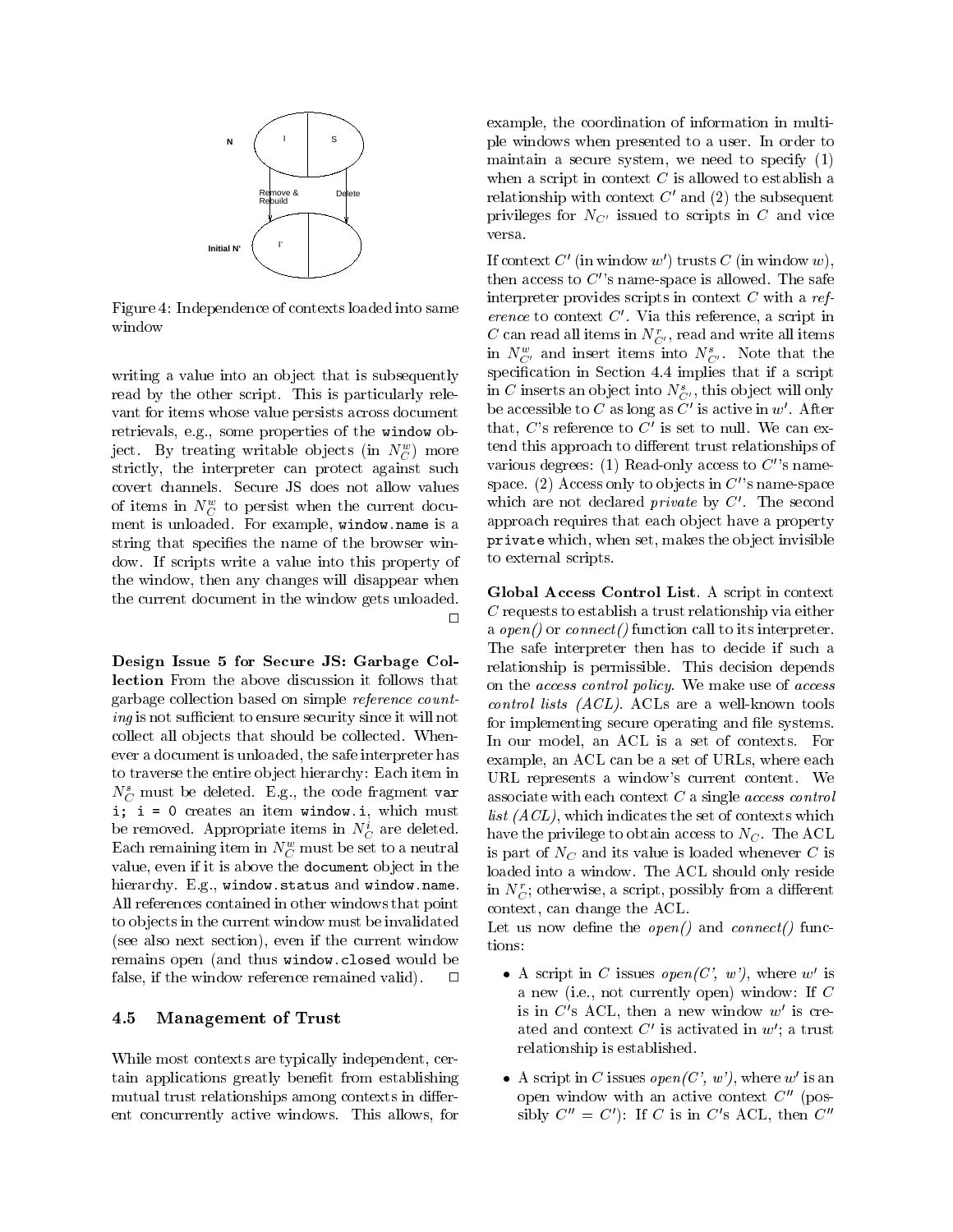is terminated and  $C'$  is activated; a trust relationship is established.

• A script in C issues connect(C', w'): If C' is already active in window  $w'$ , a trust relationship is established; otherwise it is handled like an  $open()$  call.

Design Issue 6 for Secure JS: Global Access Control We introduce the property document.ACL, the document's access control list to be a member of  $N_C$  and  $N_C$ . In secure JS, window.open implements the *open*() function described above. The required inputs are a  $URL$  and a name. The safe interpreter checks that document.domain in the context of the calling script is included in document.ACL of the context (defined via the  $URL$ ) to be loaded. If this check succeeds, then the interpreter proceeds as follows: If *name* matches an open window  $w'$ , then the current document (context) in  $w'$  is unloaded and the new context  $(URL)$  is loaded. If there is no match with an open window, then the interpreter opens a new window  $w'$  with name and loads the the new context *(URL)*. If the access control check is positive, window.open returns a reference to the context in  $w'$ . The safe interpreter also checks if document.domain of  $w'$  is included in the calling script's document.ACL. If this check is positive, then a side effect of the this function call is that  $w'$  opener provides  $w'$  with a reference the calling script's context. We also introduce a new method window.connect with the same arguments as window.open. This method differs from window.open only in the case where a window with name name and context URL already exists. In that case connect simply provides the two contexts with references to each other. Lastly, we introduce the new object property private. For Secure JS, each object in the object hierarchy has this additional property. If this property is set to true, the corresponding object is invisible to external scripts. After executing victim = window.open("www.vendor.com", "spy"), (and passing the ACL check) a script might try snoop = victim.document.forms[0].elements[0].value, assuming that in the victim-context, the first field in the first form asks the user for a credit-card number. If that field was specified to be *private*, then the safe interpreter would not execute the above state- $\Box$ 

Local Access Control List. While the above approach implements a reasonable trust security policy (not unlike a UNIX file system enhanced with

ACLs), it allows that "the right to exercise access carries with it the right to grant access" (as noted in the context of "unmodied" capability systems in, e.g., [B84, G89a, KL87]). For example, if a script in context  $C'$  is allowed to read (and hence copy) an object in context  $C$ , then every script which is in a context  $C''$ , such that  $C''$  is in  $C''$ s ACL, can read this object. For more sensitive information, such transitivity of trust might not be suitable. For instance, bugs in the design of  $C'$  can lead to unintended values of the ACL of  $C'$ , which then allows scripts of an adversarial context  $C''$  to access data in  $C$ , undetectable to  $C$ . Many extensions to capability systems have been proposed to address this concern (see, e.g., [G89b, KH84, KL87]). In our environment, the following simple refinement of the above access list based control is sufficient: Besides a context-global ACL, each ob ject in this context is associated with its own, local ACL (the same as the global ACL when the context is loaded). In the realm of secure operating systems, the data plus its data security attributes is called a segment (see, e.g., [KL87]). When an object gets copied (from one context to another), the segment remains intact, i.e., the safe interpreter copies the ACL as well. The open and connect routines work as described in the first solution; however, if a relationship is established, scripts in  $N_C$  get a reference only to those items in  $N_{C'}$ , for which C is in their local ACL. Hence, a script's context now plays the role of its capability (see [KL87]), which is checked against the ACL of the segment of the item made accessible. A local ACL (of a segment) is not part of the scripting language proper and consequently should be physically stored within the safe interpreter, inaccessible to any script. Segments copied from a different context might have a different ACL. With this security policy, bugs in context  $C<sup>'</sup>$  no longer allow access of third parties to context  $C$ .

A somewhat difficult aspect of the scheme described above, is to unequivocally define the semantics of "copying" an ob ject, which guides when the ob ject's ACL has to be updated. Assignments are straightforward. Many scripting language allow control flow constructs, such as if ... then ... else or while ... do. If a conservative policy is assumed, then assignments made in the scope of a control flow construct should be considered to be "copies" of values read in the control part. This is similar to, for example, the *tainting facility* of PERL (see [WCS96]).

Design Issue 7 for Secure JS: Local Access Control If Secure JS is used with the option of local access control, then every ob ject in the JavaScript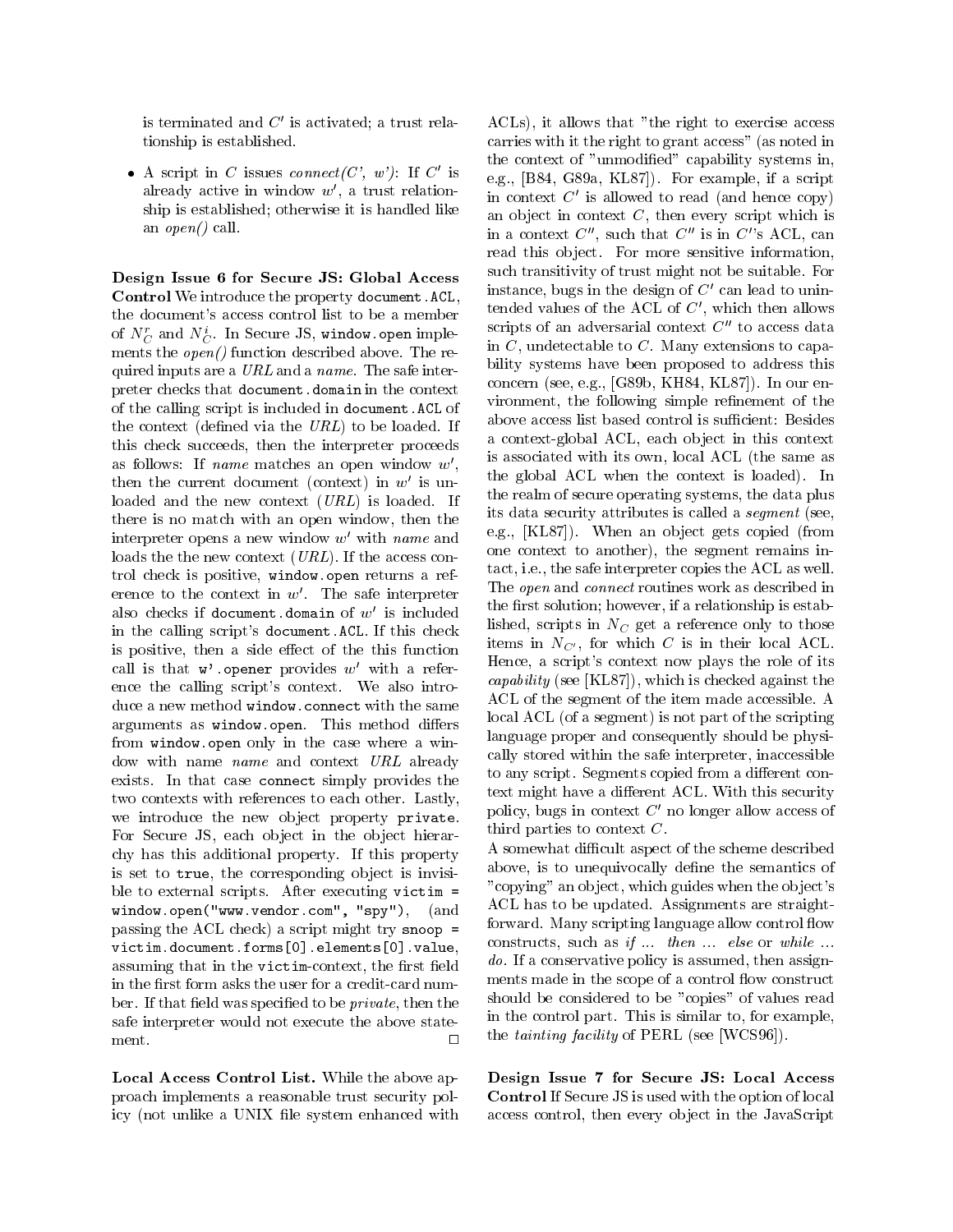ob ject hierarchy has a property ACL, its local access control list. Once again, ACL property belongs in  $N_C^r$ . When a context is loaded and items in  $N_C^i$ are created, the value of their respective ACL property is set to the value of window.document.ACL. Items created by scripts (and hence in  $N_C^s$ ) also have the same initial value of their ACL. Now consider the example, where a script in context  $C$  executed window.open which returned a reference vic $tim to another window (context) C'. The script can$ now execute the following code: creditCardNum = victim.document.forms[0].elements[0].value assuming that the first element of the first form of context  $C'$  asks the user for a credit card number. A side effect of this code is the assignment creditCardNum.ACL = victim.document.ACL.

The script in  $C$  now executes window.open again to open another window with a third context 5  $C''$ . A script in  $C''$  could potentially execute  $\texttt{smooth} = \texttt{window}.\texttt{opener}.\texttt{creditCardNum}.$ However, before this code is executed, the safe interpreter verifies that  $C^{\prime\prime}$ 's document.domain is included in window.opener.creditCardNum.ACL, permitting the operation only if the check succeeds.  $\Box$ 

#### 4.6 How the pieces fit together

In this section, we briefly show how the concepts of access control, independence of contexts, and trust management support data security and user privacy. User Privacy: Almost all data on a user's machine which is not directly related to the current HTML document should be considered private to a user. Access control provides a padded cell for scripts, which assures that scripts cannot access the file system, process data and other unsafe resources. By maintaining a clear separation of data outside a name-space, read-only items, and writable items within the name-space, access control assures that scripts only have access to those parts of browser and window related data, which do not compromise a user's privacy while browsing. We have also described the external interface to a browser. Furthermore, *independence* of *contexts* assures that there are no "hidden channels" among different contexts. For example, if a writable item persisted across changes of context (as it is currently the case in JavaScript), it could be used as a user-invisible (albeit non-persistent) 'cookie' accessible to collaborating Web-sites.

Data Security: Data provided by a user in a context  $C$  of a window  $w$  (e.g., by filling out a form in the context's HTML document) is only available to

scripts in a different context  $C'$ , if  $C'$  is in  $C'$ s ACL. Scripts in any other context however, are not able to access this data. Furthermore, setting the *private* property of an ob ject guarantees that only scripts of the same context can access that ob ject. This is assured by trust management. Independence of  $contexts$  assures that any context  $C<sup>'</sup>$  activated after  $C$  in  $w$  cannot access any data written in  $C$ . Furthermore, if  $C''$  had a reference to a context  $C'$  that was loaded in  $w$  before  $C$ , this reference was set to null at the time  $C'$  was unloaded; assured by independence of contexts. Hence, only scripts in trusted contexts can access the user input data. Accesses to user data by external interfaces are guarded by the safe interpreter.

#### 5 Security Analysis

In this section, we discuss scripting languages vulnerabilities exposed by different attacks, highlighting how they could have been prevented using a safe interpreter. We discuss other variants of this attack, as well as other problems with JavaScript in the Appendix.

#### **Bell Labs Attack**  $5.1$

Our security analysis of scripting languages on browsers from Netscape Corp. and Microsoft Corp. that are currently in use revealed that browser windows could be tricked into trusting attack scripts from rogue sites, thus allowing them to access their data (and hence the name-space of embedded scripts). See [CERT97, NN-Bug97, MSIE-Bug97]. Using this vulnerability, a rogue site could be set up to track all Web-related activity of visitors even after they had left the site, using a Trojan-horse attack. The tracking provided access to all data typed into forms (e.g., password fields), to cookies, and to visited URLs.

There were three requirements for the Trojan horse to successfully snoop on user activity. It needed to persist across multiple document fetches (script context changes), it needed to be able to access data from other loaded documents (across windows), and it needed to be able to transmit captured data to a desired location. A 'safe interpreter', properly implemented, would have safeguarded against all those attack components.

#### 5.2 Initialization

Initially, the user loads an HTML document (context  $C$ ) into a browser window  $w$ , which (unknown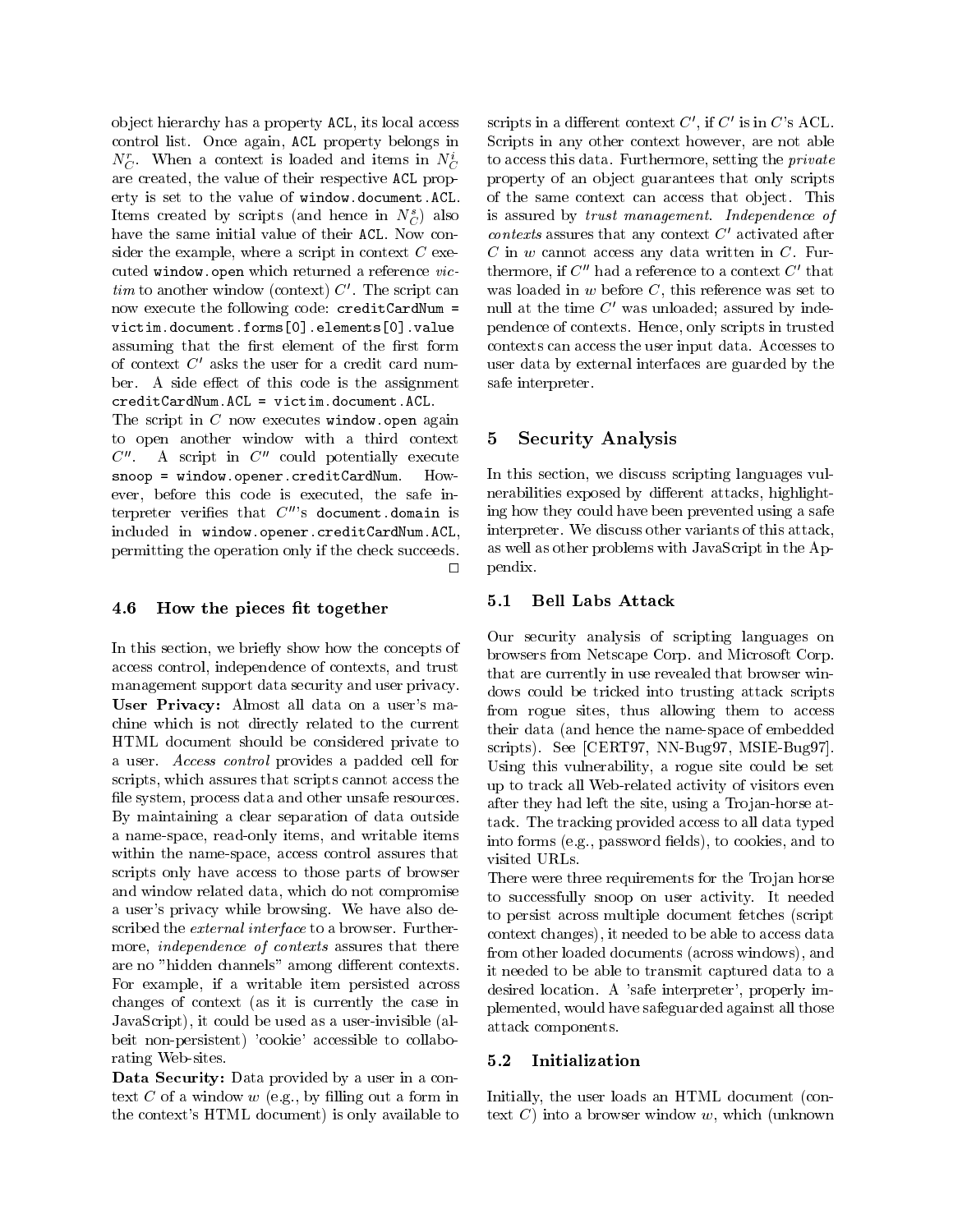to the user) contains some adversarial script. This script first sets itself up to exist independently of the original window  $w$ , so it can persist across multiple document loads in  $w$ . To do this, it creates a new window (subsequently called the snooping window)  $w'$  using a window.open() call, and loads a different HTML document (context  $C'$ ) that contains the attack script into  $w'$ . Though a vigilant user could notice the presence of the new window, the creation of a new window is not a suspicious act in itselfmany sites use multiple windows to display documents on the Web. In addition, control over size, placement and stacking of windows can be used effectively to reduce the chances of detection.

#### $5.3$ Data Extraction

The attack script in  $w'$  next gets a handle (object reference) to window w. In Netscape Navigator  $2.*$ , this is done by setting a property of the snooping window  $w'$  when it was created by the adversarial script in window  $w$ . In all other browser versions, the *window.opener* property of the JavaScript object window gives the attack script in window  $w'$  the desired reference to  $w$ . We discuss more specifics of the vulnerability and the attack in the context of different browsers, highlighting the deficiencies that were exploited.

#### Netscape Navigator

Navigator 2.\*, 3.\*, and 4.\* all use various means of trust management: (1) document address based access control - only a script from the HTTP server (domain name) that sent the HTML document is able to access data in a document, (2) a Perl-like 'tainting' model ( [WCS96, F97, KK97]), and (3) a digital signature based scheme for access control 5.4 [KK97], in which only signed scripts with the appropriate rights are able to access data in documents from other domains.

The attack script (in window  $w'$ ) bypassed security in all cases by using the window reference to insert arbitrary scripts into the observed window <sup>w</sup>'s context in the form of JavaScript URLs (These are URLs of the form *javascript:<JavaScript*) code>.) We discovered that code in these JavaScript URLs was not subject to access control and persisted across document reloads (context changes) in w. The inserted scripts periodically gathered all information available in the current context of the observed window  $w$ , and made it available to the snooping window  $w'$ . Data was stolen by directly writing into properties of the snooping window document from the observed window, in the case of Navigator  $2.*$  and  $3.*$ . In the case of Navigator  $4.*$ , data was extracted by writing to and reading from a property of a mutually accessible object. Hence, the contexts of these two windows  $(w \text{ and } w')$  were not disjoint!

#### Microsoft Internet Explorer

Microsoft Internet Explorer 3.\* did not impose any security restrictions that needed to be bypassed. Starting with the window reference of the observed window  $w$ , attack scripts in the snooping window  $w'$  were free to walk the instance object hierarchy of the observed window  $w$ , and had direct access to all the information in any documents subsequently loaded into the observed window. The attack scripts periodically polled the current context <sup>C</sup> of the observed window <sup>w</sup> for its contents, copied the data, and then transmitted the captured data to a remote server.

We subsequently discovered that the same effect could be achieved using VBScript. This variant of the attack scripts used VBScript to set up a snooping window  $w'$ , which was subsequently able to walk the instance hierarchy of the observed window  $w$ , and capture and transmit all the information.

The beta version of Microsoft IE 4.0 also has a security model centered around script address based access control. Once again, the exploit bypassed security by using JavaScript URLs to inject and execute arbitrary JavaScript code in the observed window, and to move captured data from the observed window to the snooping window.

#### 5.4 Data Transmission

Once data was obtained, scripts in the snooping window  $w'$  were free to transmit it to a location of their choosing. They could transmit directly via HTTP by sending the data to a dynamically constructed URL. This could not be detected by the user. The snooping window could put the data into fields of a form and automatically submit the form. This method could be detected and circumvented by a vigilant user who had set up the browser to require interactive confirmation of all form submissions. Finally, code in the snooping window could communicate with an installed Java applet and/or ActiveX script to transmit the information to a desired location. This also could not be detected by the user.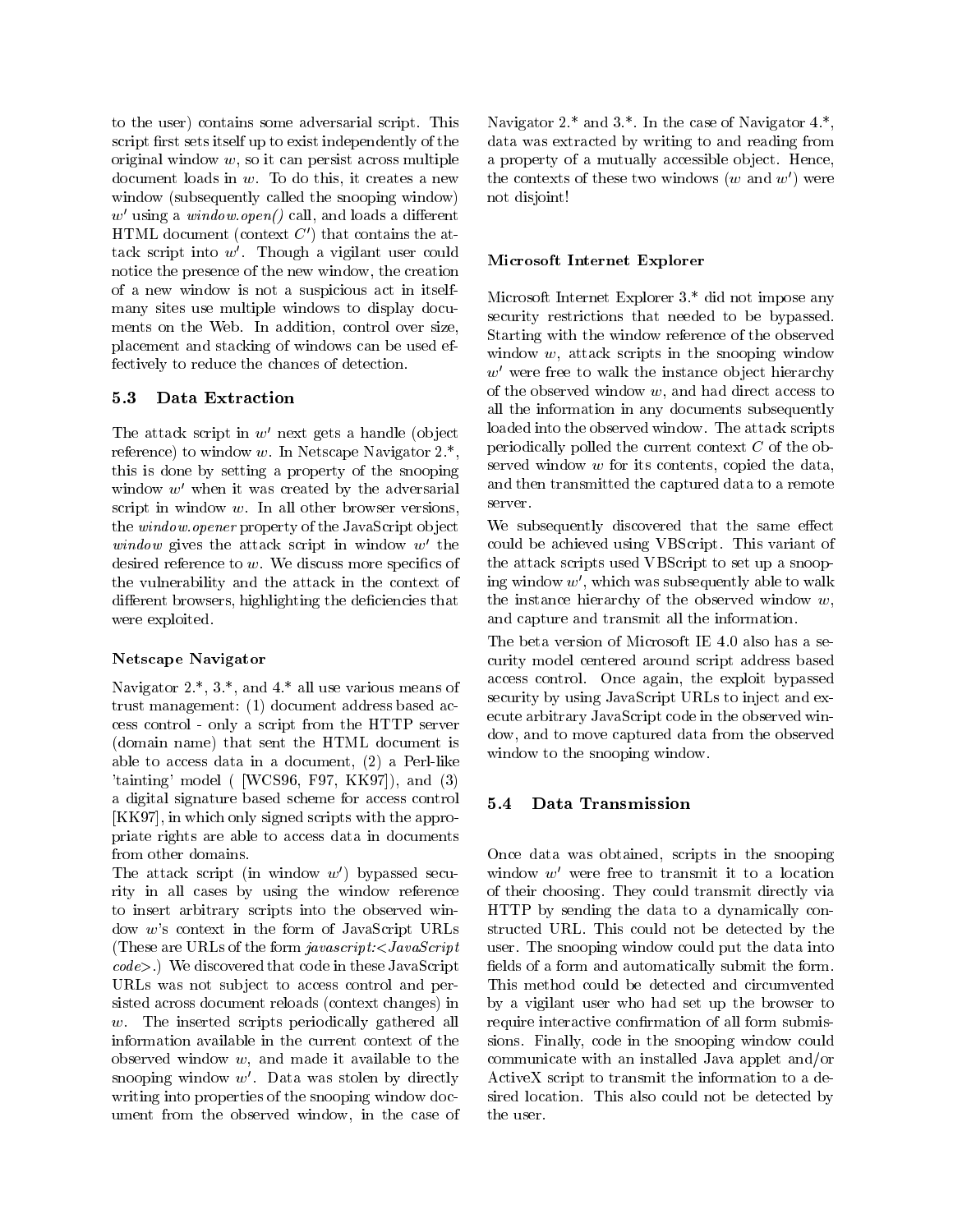#### 5.5 Role of a Safe Interpreter in the Bell Labs Attack

The safe interpreter described in Section 4 would have protected against this style of attacks. When the attack was set up, context  $C$  in  $w$ , the observed window, and context  $C'$  in w', the snooping window, trusted each other, since they both originated on the attacker's Web-site. Proper trust management would have terminated the trust relationship when  $C$  was unloaded from  $w$  - trust doesn't persist across unloading of HTML documents (context changes.) The contexts would have been prevented from writing into each other. Enforcement of independence of contexts by the safe interpreter would subsequently have disallowed any accesses from  $C'$  to  $C$  (and vice versa) via the reference to  $C$ , rendering it useless for tracking. Finally, a regulated external interface could have been used to implement policies that alerted the user to potentially suspicious activity when the safe interpreter detected that an attempt was made to send data from a different site to the attacker's machine.

#### 6 **Conclusions**

We have shown how taking steps towards a careful security design for scripting languages can help in preventing successful attacks on a user's security and privacy on the Web. It is not surprising that well known notions in access control, such as " $ACL$ " and "capability" (see, e.g., [B84, G89a, G89b, KL87]) reappear, not only in our context, but also in ongoing research on how to design a more flexible Java (downloaded executable content) security architecture (see, e.g., [JRP96, G97, WBDF97]). It demonstrates that for a sound security model for downloadable, executable content on the Web, there are no shortcuts to a careful design based on notions and algorithms developed for secure operating systems.

### References

[Anon] Anonymizer, http://www.anonymizer.com.

- [B84] W. E. Boebert, On the Inability of an Unmodified Capability Machine to Enforce the  $*$ -Property, 7th DoD/NBS Computer Security Conference, 1984.
- [B94] N. Borenstein, Email with a mind of its own: The Safe-Tcl language for enabled mail, IFIP

Conference on Upper Layer Protocols, Architectures, and Applications, 1994.

- [B97] D. Brumleve, Tracker Privacy Bug, Aleph2 Software, July 1997, http://www.aleph2.com/ tracker/tracker.cgi.
- [C97] K. Chiang, Singapore Privacy Bug, ITI, Singapore, July 1997, http://www.iti.gov.sg/  $iti$  people/iti\_staff/kcchiang/bug/.
- [CERT97] CERT\* Advisory CA-97.20, JavaScript Vulnerability, CERT Coordination Center, July 1997, ftp://info.cert.org/pub/cert advisories/ CA-97.20.javascript.
- [F97] D. Flanagan,  $JavaScript:$  The Definitive Guide, O'Reilly and Associates, January 1997.
- [G89a] L. Gong, On Security in Capability-Based Systems, ACM Operating Systems Review, 1989.
- [G89b] L. Gong, A Secure Identity-Based Capability System, IEEE Symposium on Security and Privacy, 1989.
- [G97] L. Gong, New Security Architectural Directions for Java, IEEE COMPCON, 1997.
- [JRP96] T. Jaeger, A. Rubin, A. Prakash, Building systems that flexibly control downloaded  $ex$ ecutable content, 6th USENIX Security Symposium, 1996.
- [KH84] P. A. Karger, A. J. Herbert, An augmented capability architecture to support lattice security and traceability of access, Proc. 1984 IEEE Symp. on Security and Privacy.
- [KK97] P. Kent, J. Kent, Official Netscape JavaScript 1.2 Book, Netscape Press & Ven-
- [KL87] R. Y. Kain and C. E. Landwehr,  $On \ Access$ Checking in Capability-Based Systems. IEEE Transactions on Software Engineering, Vol SE-13, No 2, February 1987.
- [L96] J. R. LoVerso, JavaScript Security Flaws, OSF, http://www.osf.org/ loverso/javascript/.
- [L97] P. Lomax, *Learning VBScript*, O'Reilly and Associates, July 1997.
- [LPWA] Lucent Personalized Web Assistant, http://lpwa.com:8000.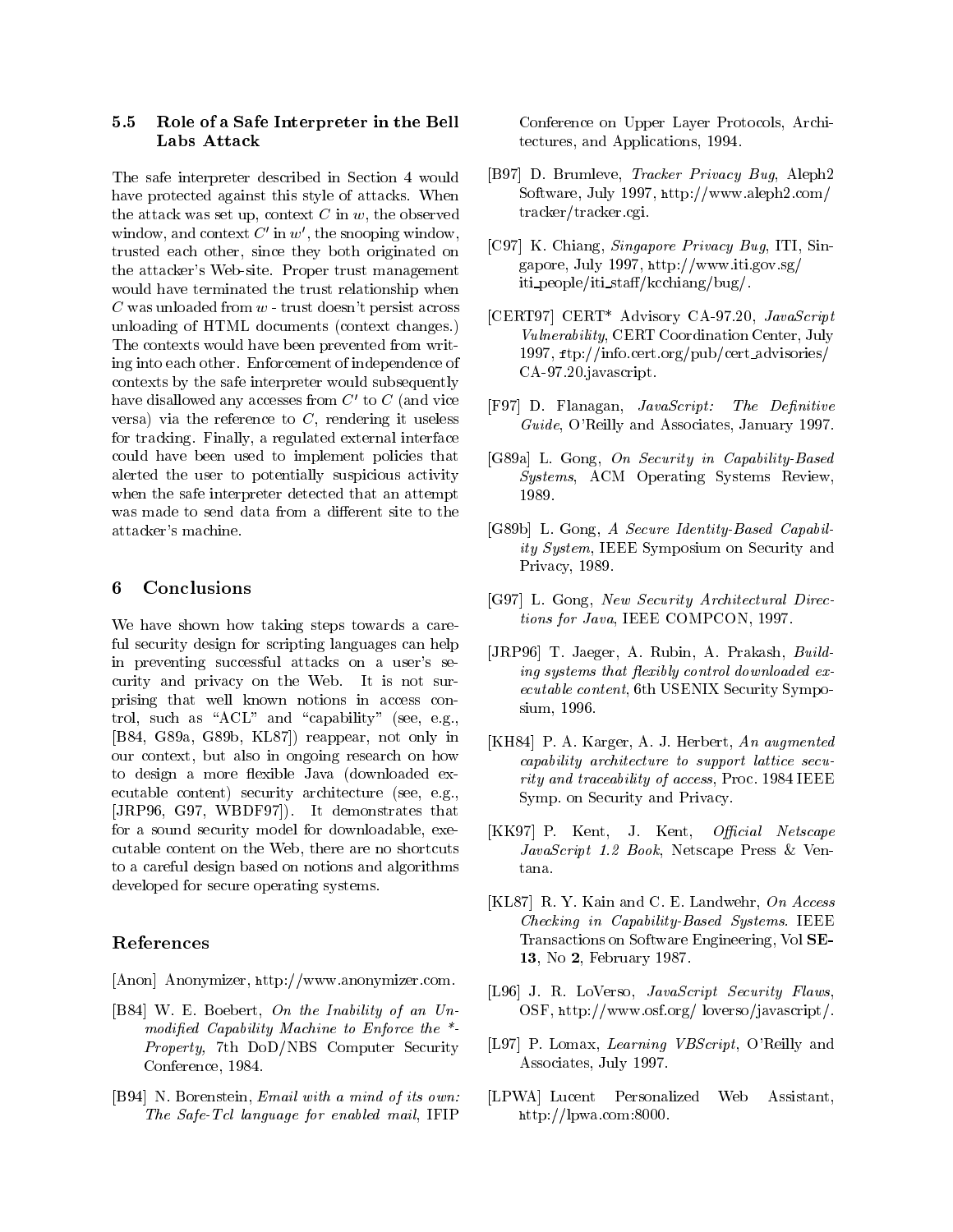- [MF97] G. McGraw and E. Felten, *Java Security:* Hostile Applets, Holes, and Antidotes. Wiley Computer Publishing, 1997.
- [MSIE-Bug97] *Bell Labs Privacy Problem*, Microsoft Corp., July 1997, http://www. microsoft.com/ie/security/bell.htm.
- [NN-Bug97]
	- Bell Labs Privacy Bug, Netscape Corp., July 1997, http://www.netscape.com/assist/ security/resources/bell\_labs\_privacy.html.
- [OLW96] J. Ousterhout, J. Levy, B. Welch, The Safe-Tcl Security Model, Manuscript.
- [S97] A. dos Santos, Santa Barbara Privacy Bug, UCSB Secure Internet Programming Team, August 1997, http://www.cs.ucsb.edu/ andre/ Attack.html.
- [WBDF97] D. Wallach, D. Balfanz, D. Dean, E. Felten, Extensible Security Architectures for Java. Princeton CS, TR-546-97, April 1997
- [WCS96] L. Wall, T. Christiansen, R. Schwartz, Programming Perl. O'Reilly & Associates, Inc., September 1996.

### Appendix: Other Attacks

In this section we describe some of the other browser scripting language based attacks that were reported.

#### The Tracker attack

An attack that behaved similar to the Bell Labs attack, and worked specically in Netscape Navigator 3.0 was devised independently, see [B97], and was equally effective at monitoring user activity on the Web. It worked even for Navigator 3.02, which incorporated a patch for the Bell Labs attack! The  $onUnload()$  event handler for document objects is a piece of JavaScript code that is executed when the browser unloads the current HTML document before replacing it with a new document. This attack worked by using attack scripts in an attack window  $w'$  (context) to dynamically insert a new onUn $load()$  handler in the observed browser window w. This newly inserted code would be activated when the current document  $C$  was unloaded, and would walk through the object instance hierarchy and surreptitiously transmit all accessible information to a remote server.

A safe interpreter would not allow scripts of an untrusted context  $C'$  to insert code into context  $C$ , thus disallowing subversion of the *on Unload* () event handler.

#### Singapore Attack

Another similar attack was devised independently (see [C97]) and worked specically in Netscape Navigator 4.\*. It was even more insidious. This Trojan horse did not use a separate window to persist across multiple document fetches, and was thus harder to detect. The Java VM in browsers allows applet threads to continue to run even after the document that started the applet is unloaded. (A discussion of Java and its security is outside the scope of this document, see, e.g., [MF97]). LiveConnect [F97] is a 'glue' technology from Netscape Corp. that is designed to allow Java applets, browser plugins and JavaScript scripts to communicate in Netscape's browsers. It is manifested as an API that programmers can use to implement desired interaction between these different entities. An applet can communicate with scripts by using LiveConnect Java classes to get a window handle (reference to a JavaScript context). The attack applet obtained a window handle of its own window w, which remained valid even after the HTML document <sup>C</sup> that initially loaded the applet was unloaded, and another HTML document  $C'$  was loaded into the window. The applet could then, via the window handle, walk through the JavaScript object instance hierarchy of the new document, access any contained information, and transmit it to a remote server. A safe interpreter would invalidate the reference to a context  $C$  (including references given to external interfaces) as soon as  $C$  was unloaded and thus would prevent the Singapore attack. This attack however,

is a reminder that interaction between different entities with different security policies is not well understood and always a potential threat.

This point was further substantiated by the Santa Barbara attack (see [S97]), which produced similar results in Netscape Communicator 4.02. It used a Java applet to access and steal data in HTML documents in an observed window  $W$  by tricking it into executing attack JavaScript code.

#### Other Scripting Attacks

From the start, JavaScript implementations inad vertently allowed malicious scripts to attack a user in different ways [L96].

Early implementations of JavaScript stored the user's browsing history into the *history* object, and